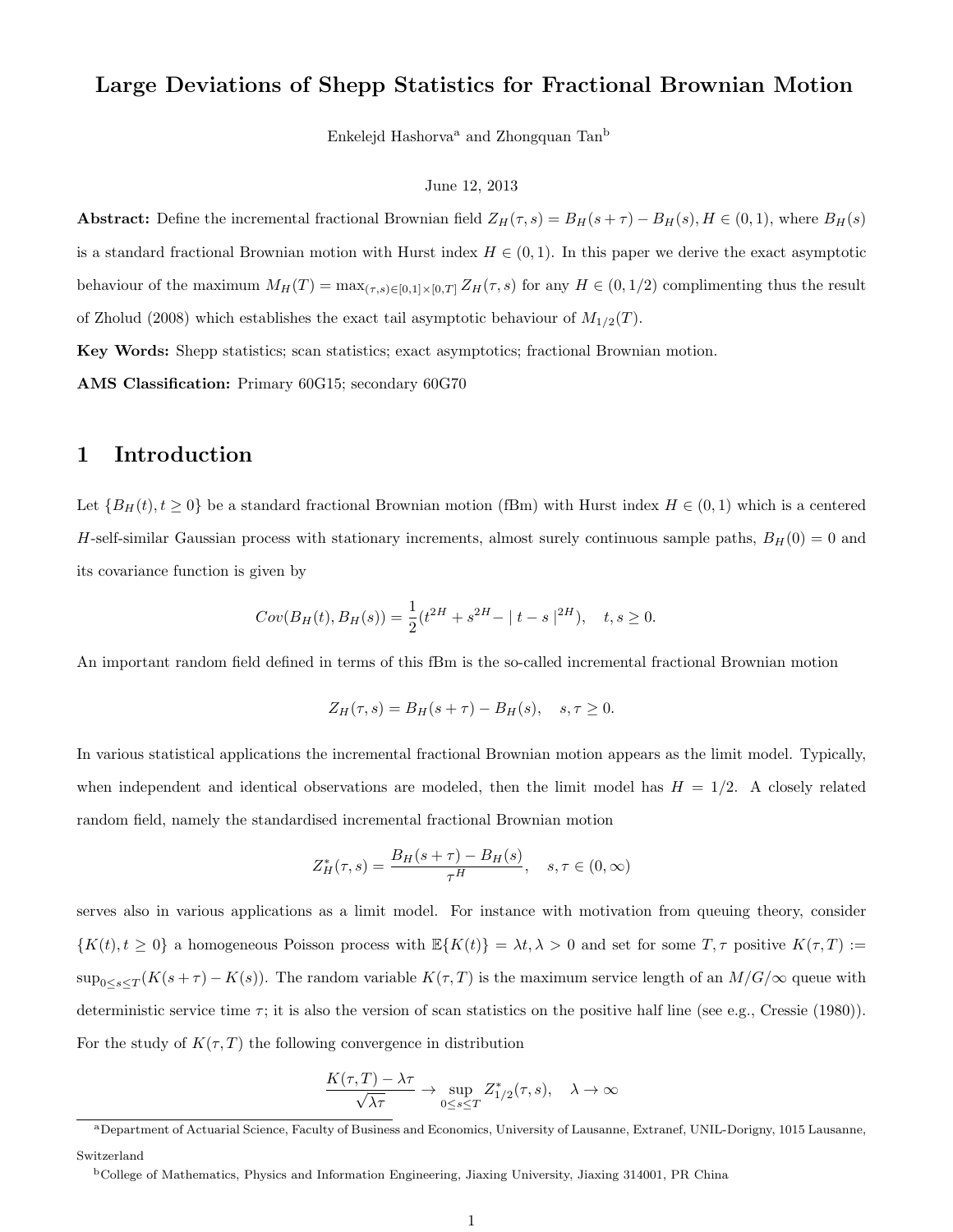is important since the distribution function of  $\sup_{0\leq s\leq T} Z^*_{1/2}(\tau, s)$  is derived in Shepp (1971), see also Slepian (1961), Shepp (1966) and Theorem 3.2 in Cressie (1980).

Various authors refer to the process  $\{Z_H^*(\tau,T), \tau \geq 0\}$  as the standardised Shepp statistics. Important results for Shepp statistics and related quantities can be found in Deheuvels and Devroye (1987), Siegmund and Venkatraman  $(1995)$ , Dümbgen and Spokoiny  $(2001)$ , Kabluchko and Munk  $(2008)$  and Zholud  $(2009)$ .

The recent papers Zholud (2008) and Kabluchko (2007,2011a) present asymptotic results on the extremes of Shepp statistics and standardised Shepp statistics, i.e., therein the tail asymptotic behaviour of

$$
M_H(T)=\sup_{\tau\in[0,1], 0\leq s\leq T}Z_H(\tau,s)\quad \text{ and }M_H^*(a,b,T)=\sup_{\tau\in[a,b], 0\leq s\leq T}Z_H^*(\tau,s),\quad 0
$$

for the case  $H = 1/2$  is investigated dealing thus with the increments of the Brownian motion. In view of Zholud (2008) for any  $T > 0$ 

$$
P\left(M_{1/2}(T) > u\right) = \widetilde{\mathcal{H}}_* T u^2 \Psi(u) (1 + o(1)), \quad u \to \infty,
$$
\n<sup>(1)</sup>

where  $\Psi$  is the survival function of a  $N(0, 1)$  random variable and the constant  $\mathcal{H}_*$  is given by

$$
\widetilde{\mathcal{H}}_{*} = \lim_{a \to \infty} \lim_{b \to \infty} a^{-1} e^{-\frac{a+b}{2}} \mathbb{E} \bigg\{ \exp \bigg( \max_{\substack{0 \le t \le a \\ 0 \le s \le b}} B_{1/2}(t+s+a) - B_{1/2}(t) \bigg) \bigg\}.
$$

For any Hurst index  $H \neq 1/2$  the independence of the increments of  $B_H$  does not hold, which has been the crucial property in the derivation of (1). In our main result given in Theorem 2.1 we derive the exact asymptotics of  $M_H(T)$ for  $H \in (0, 1/2)$ , which is the well-known short-range dependence case for fBm. If  $H \in (1/2, 1)$ , thus we have a long-range dependence, we have a much more involved problem which will be therefore considered elsewhere. Numerous authors have considered properties and characterisations of fBm, see e.g., Mishura and Valkeila (2011), Kabluchko (2011b) and the references therein. Our contribution present a new result for the Shepp statistics of fBm, which we believe is important for both future theoretical and applied developments.

Clearly, our result on the tail asymptotic behaviour of  $M_H(T)$  implies certain asymptotic bounds for the tail asymptotics of  $M^*_H(a, b, T)$ . The exact asymptotics of  $M^*_H(a, b, T)$  is however easier to deal with and follows by a direct application of the results of Chan and Lai (2006) since the pertaining random field is locally stationary; see Mikhaleva and Piterbarg (1996), and Piterbarg (1996) for the main findings concerning locally stationary random fields. Brief outline of the rest of the paper: Section 2 displays the main result, its proof is given in Section 3.

#### 2 Main Result

In the asymptotic theory of Gaussian processes two important constants are crucial, namely the Pickands and Piterbarg constants. Since in our results only the former constant appears, we briefly mention that it is defined by

$$
\mathcal{H}_{2H} = \lim_{\lambda \to \infty} \lambda^{-1} \mathbb{E} \left\{ \exp \left( \max_{t \in [0,\lambda]} \left( \sqrt{2} B_H(t) - t^{2H} \right) \right) \right\} \in (0,\infty).
$$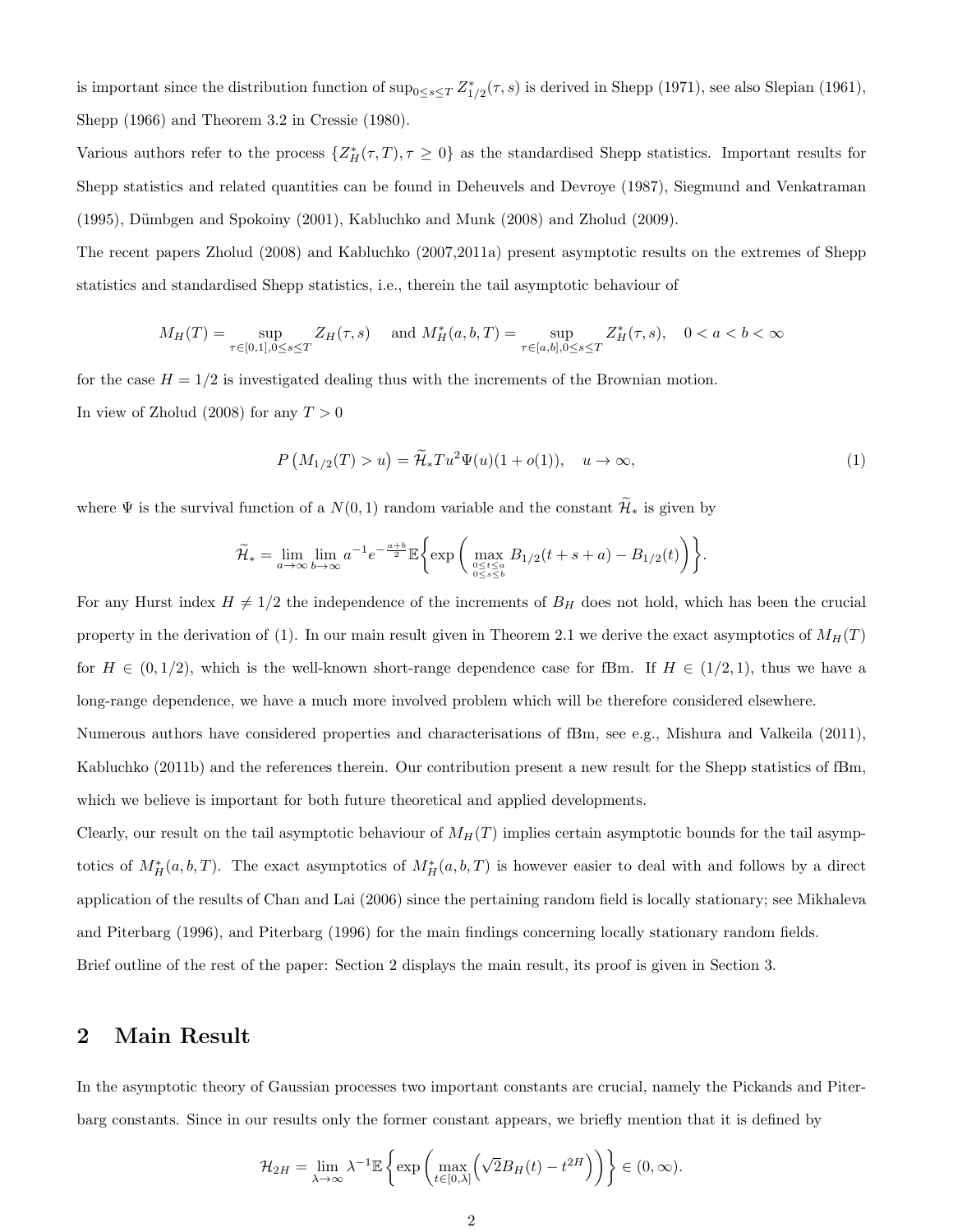It is well-known that  $\mathcal{H}_1 = 1$  and  $\mathcal{H}_2 = 1/\sqrt{\pi}$ ; see Piterbarg (1972) which gives the first rigorous proof of Pickands theorem presented in Pickands (1969), Dębicki (2002), Wu (2007), Dębicki and Kisowski (2009) and Dębicki and Tabis (2011) for generalisations of Pickands constant.

The result of (1) is of some importance for dealing with the general case  $H \neq 1/2$ . However we cannot use the method of proof in Zholud (2008) which relies on the independence of increments of Brownian motion. Our proof of the main result presented below is strongly motivated by the method utilised in the seminal contribution Piterbarg (2001).

**Theorem 2.1.** For any  $H \in (0, 1/2)$  and any  $T > 0$ 

$$
P(M_H(T) > u) = \frac{T}{H} \left(\frac{1}{2}\right)^{1/H} \mathcal{H}_{2H}^2 u^{\frac{2}{H} - 2} \Psi(u) (1 + o(1)) \tag{2}
$$

holds as  $u \to \infty$ .

**Remark.** a) As in Zholud (2008) also for the case  $H \in (0, 1/2)$  it is possible to derive a similar expansion as in (2) when  $T = T_u$  depends on u. From our proof we see that the result holds if  $T = T_u$  is such that  $\lim_{u\to\infty} T_u u^{1/d} = \infty$ for some  $d \in (H, 1/2)$ . Following word-by-word the arguments of Hüsler and Piterbarg (2004) the proof of the case  $T_u < \exp(cu^2)$  can also be included when  $c \in (0, 1/2)$ .

b) As in Hüsler and Piterbarg (2004), we obtain that for  $H \in (0, 1/2)$  the Gumbel limit law

$$
\lim_{T \to \infty} \max_{x \in \mathbb{R}} \left| P\left( a_T(M_H(T) - b_T) \le x \right) - \exp(-e^{-x}) \right| = 0,\tag{3}
$$

holds, where

$$
a_T = \sqrt{2\ln T}, \quad b_T = a_T + a_T^{-1} \Big[ \left( \frac{1}{H} - \frac{3}{2} \right) \ln \ln T + \ln(2^{-3/2} \mathcal{H}_{2H}^2 H^{-1} (2\pi)^{-1/2}) \Big]. \tag{4}
$$

c) The tail asymptotics of  $M_H^*(a, b, T)$  and the Gumbel limit law follow by utilising the result of Chan and Lai (2006) and Piterbarg (2001) since the pertaining random field is locally stationary; see Mikhaleva and Piterbarg (1996), and Piterbarg (1996) for the main findings concerning locally stationary random fields.

### 3 Proofs

We present first a lemma which is crucial for the proof of Theorem 2.1.

**Lemma 3.1.** Let  $\varepsilon \in (0, H), H \in (0, 1)$  and let  $T > 0$  be given. Then for all large u and  $\delta_u := \ln^2 u/u^2$ 

$$
P\left(\max_{\substack{\tau \in [0,1-\delta_u] \\ s \in [0,T]}} Z_H(\tau,s) > u\right) \le CTu^{2/H-1} \exp\left(-\frac{1}{2}u^2 - (H-\varepsilon)\ln^2 u\right) \tag{5}
$$

holds with  $C > 0$  not depending on T and u.

**Proof:** For any  $\tau, s, \tau', s'$  positive we have

$$
\mathbb{E}\Big\{(Z_H(\tau,s)-Z_H(\tau',s'))^2\Big\}\leq G[|\tau-\tau'|^{2H}+|s-s'|^{2H}],
$$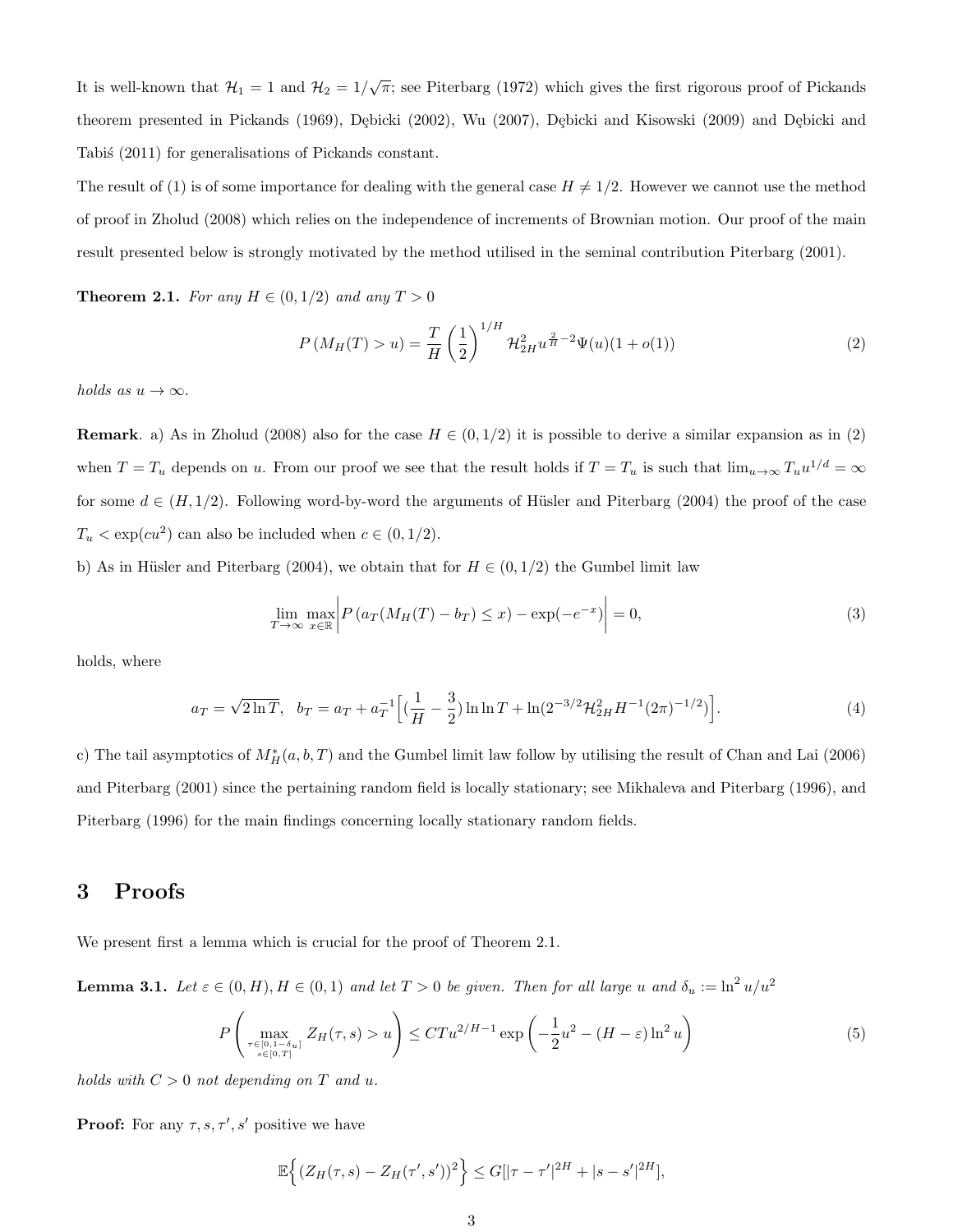with some constant  $G > 0$ . Consequently, by Piterbarg inequality (given in Theorem 8.1 in Piterbarg (1996), see also Theorem 8.1 in Piterbarg (2001) and Proposition 3.2 in Tan and Hashorva (2013)) for any  $x \in (0,1)$  we have

$$
P\left(\max_{\substack{\tau \in [0,x] \\ s \in [0,T]}} Z_H(\tau,s) > u\right) \le CTu^{2/H-1} \exp\left(-\frac{u^2}{2x^{2H}}\right)
$$

for some C independent of x and u. For  $x = 1 - \ln^2 u/u^2$  we obtain

$$
P\left(\max_{\substack{\tau \in [0,x] \\ s \in [0,T]}} Z_H(\tau,s) > u\right) \leq CTu^{2/H-1} \exp\left(-\frac{u^2}{2(1-\ln^2 u/u^2)^{2H}}\right),
$$

hence the proof follows.

**Proof of Theorem 2.1.** Let in the following  $R_u = u^{-2/H'}$  for some  $H' \in (2H, 1)$  and let  $\delta_u = u^{-2} \ln^2 u$ . By Lemma 3.1, we can restrict the considered domain of  $(\tau, s)$  to  $\tau \in [1 - \delta_u, 1]$ . For this choice of  $R_u$ , we have

$$
\lim_{u \to \infty} \frac{\delta_u}{R_u} = \infty, \quad \text{and} \quad \lim_{u \to \infty} u^2 R_u = 0. \tag{6}
$$

Note that with  $A := \{(t, s) \in \mathbb{R}^2 : t \in [0, T + 1], s \in [0, T], t - s \in [0, 1]\}$ 

$$
M_H(T) = \max_{(t,s)\in A} Y_H(t,s)
$$
, where  $Y_H(t,s) = B_H(t) - B_H(s)$ .

Define next for any  $l = 1, \cdots, [TR_u^{-1}]$ 

$$
J_{k,l}=[1+(l-k)R_u,1+(l-k+1)R_u]\times[(l-1)R_u,lR_u],
$$

with  $k = 1, \dots, [\delta_u R_u^{-1} + 1]$  and

$$
J'_{k,l} = [1 + (l - 1 - k)R_u, 1 + (l - k)R_u] \times [(l - 1)R_u, lR_u],
$$

where  $k = 1, \dots, [\delta_u R_u^{-1} - 1].$ 

The variance function  $\sigma^2(\tau,s)$  of  $Z_H(\tau,s)$  equals  $\tau^{2H}$ . Consequently,  $\sigma(1,s) = 1$  for all  $s \in [0,1]$  and hence the maximum point of the variance is not a single point but taken on  $(1, s), s \in (0, 1)$ . Taylor expansion yields

$$
\sigma(\tau, s) = \sigma_Z(\tau) = 1 - H(1 - \tau) + o(1 - \tau)^2
$$

as  $\tau \uparrow 1$ . Hence, for arbitrarily small  $\varepsilon > 0$  and for all sufficiently large u, on  $J_{k,l}$  the variance  $\sigma_Y^2(t,s)$  of  $Y_H(t,s)$ satisfies

$$
\sigma_Y(t,s) \le 1 - (H - \varepsilon)(k-2)R_u.
$$

On  $J'_{k,l}$  the variance  $\sigma_Y^2(t,s)$  of  $Y_H(t,s)$  satisfies

$$
1 - (H + \varepsilon)(k+1)R_u \le \sigma_Y(t, s).
$$

For the correlation function  $r_Y(t, s; t', s')$  of  $Y_H(t, s)$ , we have

$$
r_Y(t, s; t', s') = 1 - \frac{1}{2}(1 + o(1))(|t - t'|^{2H} + |s - s'|^{2H})
$$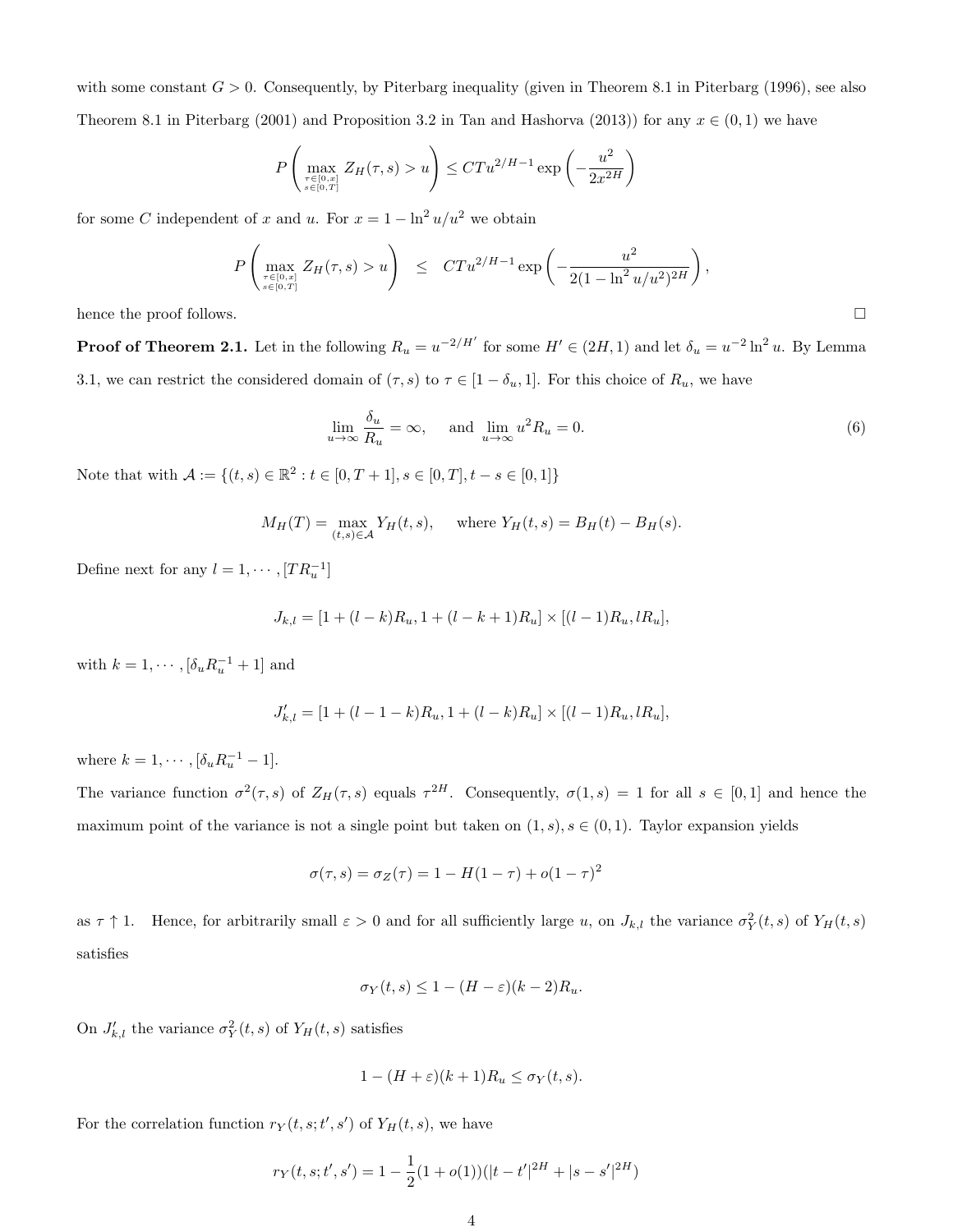as  $t-s, t'-s' \uparrow 1$ ,  $s-s' \to 0$  and  $t-t' \to 0$ . Consider the centered and homogeneous Gaussian random field  $\zeta_{H\pm\varepsilon}(t, s)$ with covariance function

$$
\exp\left(-\left(\frac{1}{2}\pm\varepsilon\right)(|s-s'|^{2H}+|t-t'|^{2H})\right),\quad s,s',t,t'\in\mathbb{R},
$$

where  $\varepsilon \in (0, H)$ . From this point, we assume below that  $H \in (0, 1/2)$ . Using Slepian inequality and Theorem 7.2. of Piterbarg (1996) for all sufficiently large  $u$  we have

$$
P\left(\max_{(t,s)\in J_{k,l}} Y_H(t,s) > u\right) \leq \left(\frac{1}{2} + \varepsilon\right)^{\frac{1}{H}} \mathcal{H}_{2H}^2 u_{k-}^{\frac{2}{H}} R_u^2 \Psi(u_{k-}) =: \eta(\varepsilon, u_{k-})
$$
\n(7)

and

$$
P\left(\max_{(t,s)\in J'_{k,l}} Y_H(t,s) > u\right) \ge \left(\frac{1}{2} - \varepsilon\right)^{\frac{1}{H}} \mathcal{H}_{2H}^2 u_{k+}^{\frac{2}{H}} R_u^2 \Psi(u_{k+}) =: \eta(-\varepsilon, u_{k+}),\tag{8}
$$

.

where

$$
u_{k-} = \frac{u}{1 - (H - \varepsilon)(k-2)R_u}, \ \ u_{k+} = \frac{u}{1 - (H + \varepsilon)(k+1)R_u}
$$

Further, for all sufficiently large u we obtain utilising further (6) (set  $H_{\varepsilon} := H - \varepsilon$ ,  $T_{\varepsilon} := (1/2 + \varepsilon)^{\frac{1}{H}} T \mathcal{H}_{2H}^2$ )

$$
P\left(\max_{(t,s)\in\mathcal{A}} Y_H(t,s) > u\right) \leq P\left(\max_{(t,s)\in\cup J_{k,l}} Y_H(t,s) > u\right)
$$
  
\n
$$
\leq \sum_{k=1}^{\lfloor R_u^{-1}\delta_u + 1 \rfloor} \sum_{l=1}^{\lfloor T R_u^{-1} \rfloor + 1} \eta(\varepsilon, u_{k-})
$$
  
\n
$$
= (\lfloor T R_u^{-1} \rfloor + 1) \sum_{k=1}^{\lfloor R_u^{-1}\delta_u + 1 \rfloor} \eta(\varepsilon, u_{k-})
$$
  
\n
$$
= T_{\varepsilon} \frac{1 + o(1)}{\sqrt{2\pi}} u^{\frac{2}{H} - 1} e^{-\frac{u^2}{2}} \sum_{k=1}^{\lfloor R_u^{-1}\delta_u + 1 \rfloor} \frac{e^{-\frac{1}{2}(u_{k-}^2 - u^2)} R_u}{(1 - H_{\varepsilon}(k-2)R_u)^{\frac{2}{H} - 1}}
$$
  
\n
$$
\leq \frac{T_{\varepsilon}}{1 - \varepsilon'} u^{\frac{2}{H}} \Psi(u) \sum_{k=1}^{\lfloor R_u^{-1}\delta_u \rfloor + 2} \exp\left(\frac{-u^2}{2} \left(\frac{1}{(1 - H_{\varepsilon}(k-2)R_u)^2} - 1\right)\right) R_u
$$
  
\n
$$
\leq \frac{T_{\varepsilon}}{1 - \varepsilon'} u^{\frac{2}{H} - 2} \Psi(u) \sum_{k=1}^{\lfloor R_u^{-1}\delta_u \rfloor + 2} \exp\left(-\frac{H_{\varepsilon}}{1 + \varepsilon'''}(k-2)u^2 R_u\right) u^2 R_u
$$
  
\n
$$
= \frac{T_{\varepsilon}}{1 - \varepsilon'} u^{\frac{2}{H} - 2} \Psi(u) \int_0^{\infty} \exp\left(-\frac{H_{\varepsilon}}{1 + \varepsilon'''}x\right) dx(1 + o(1))
$$
  
\n
$$
= \frac{T_{\varepsilon}(1 + \varepsilon''')}{H_{\varepsilon}(1 - \varepsilon')} u^{\frac{2}{H} - 2} \Psi(u)(1 + o(1)), \quad u \to \infty,
$$
  
\n(9)

where  $\varepsilon', \varepsilon'', \varepsilon''' \in (0, 1)$  above are appropriately chosen constants and the passing from the sum to the integral is legitime since  $(6)$  holds. Similarly, for all sufficiently large u

$$
P\left(\max_{(t,s)\in\mathcal{A}} Y_H(t,s) > u\right)
$$
  
\n
$$
\geq P\left(\max_{(t,s)\in\cup J'_{k,l}} Y_H(t,s) > u\right)
$$
  
\n
$$
\geq \sum_{l=1}^{[TR_u^{-1}]} \sum_{k=1}^{[R_u^{-1}\delta_u - 1]} \eta(-\varepsilon, u_{k+}) - \sum_{(l,k),(l',k'):\rho((s,t),(s',t'))\geq R_u} P\left(\max_{(t,s)\in J'_{k,l}} Y_H(t,s) > u, \max_{(t',s')\in J'_{k',l'}} Y_H(t',s') > u\right)
$$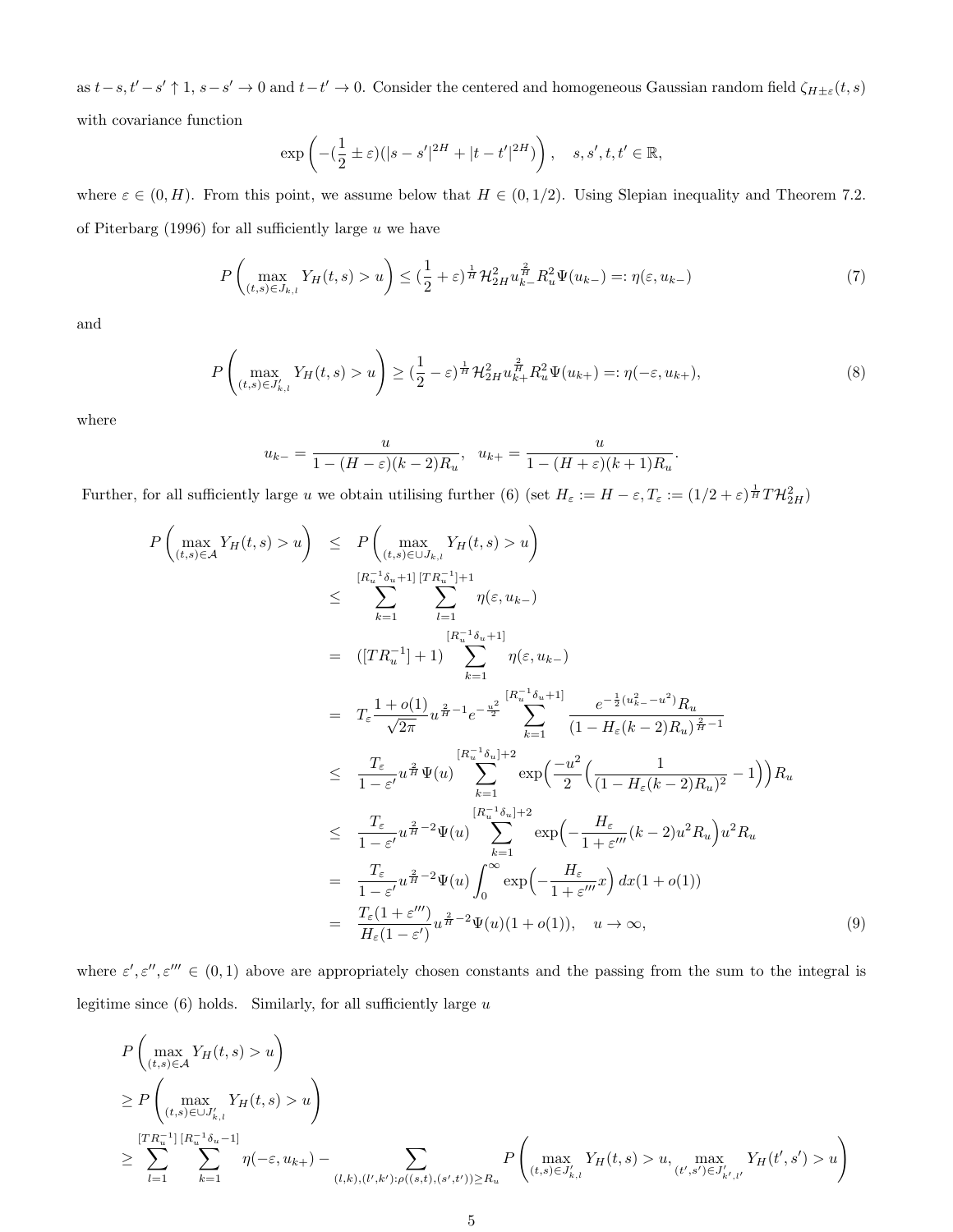$$
-\sum_{(l,k),(l',k'): \rho((s,t),(s',t')) u, \max_{(t',s')\in J'_{k',l'}} Y_H(t',s') > u\right),\tag{10}
$$

where  $\rho(\cdot, \cdot)$  is the Euclidean distance of two points in  $\mathbb{R}^2$ . The first sum can be bounded from below with the same arguments as in the proof of (9) by

$$
(1/2 - \varepsilon)^{\frac{1}{H}} \frac{T}{H + \varepsilon} \mathcal{H}_{2H}^2 u^{\frac{2}{H} - 2} \Psi(u) (1 + o(1)).
$$

A generic term of the second sum can be estimated as follows. The Gaussian field  $W_H(t, s, t', s') = Y_H(t, s) + Y_H(t', s')$ on  $J'_{k,l} \times J'_{k',l'}$  has for  $H \in (0,1/2)$  variance function

$$
2 + 2r_Y(t, s; t', s') = 4 - (|t - t'|^{2H} + |s - s'|^{2H})(1 + o(1)) \le 4 - (2 - \varepsilon)R_u^{2H},
$$

where the inequality holds for all large u and  $\varepsilon \in (0, H)$ . Consequently, for some  $C > 0, c_* > 0$  by Piterbarg inequality

$$
P\left(\max_{(t,s)\in J'_{k,l}} Y_H(t,s) > u, \max_{(t',s')\in J'_{k',l'}} Y_H(t',s') > u\right) \leq P\left(\max_{(t,s,t',s')\in J'_{k,l}\times J'_{k',l'}} W_H(t,s,t',s') > 2u\right)
$$
  

$$
\leq C R_u^2 u^{\frac{4}{H}} \Psi\left(\frac{u}{\sqrt{1-(1/2-\varepsilon)R_u^{2H}}}\right)
$$
  

$$
= C R_u^2 u^{\frac{4}{H}} \exp(-c_* u^2 R_u^{2H}) \Psi(u)
$$
  

$$
= o(u^a \Psi(u)), \quad u \to \infty
$$

for any real a, since  $H < 1/2$  and  $H' \in (2H, 1)$  imply

$$
u^2 R_u^{2H} = u^{2(1-2H/H')} \to \infty, \quad u \to \infty.
$$

Therefore, in order to complete the proof we need to consider only the third term on the right-hand side of (10). The generic term in this sum is equal to

$$
P\left(\max_{(t,s)\in J'_{k,l}} Y_H(t,s) > u\right) + P\left(\max_{(t,s)\in J'_{k',l'}} Y_H(t,s) > u\right) - P\left(\max_{(t,s)\in J'_{k,l}\cup J'_{k',l'}} Y_H(t,s) > u\right)
$$
  
= 
$$
2P\left(\max_{(t,s)\in J'_{k,l}} Y_H(t,s) > u\right) - P\left(\max_{(t,s)\in J'_{k,l}\cup J'_{k',l'}} Y_H(t,s) > u\right).
$$
 (11)

The first term on the right-hand side of (11) has been already estimated. For the second one note that  $\rho(s,t;s',t')$  $R_u$ , so both  $l - l'$  and  $k - k'$  cannot be greater than 2. The variance of the random field  $\{Y_H(t, s), (t, s) \in J'_{k,l} \cup J'_{k',l'}\},\$ satisfies

$$
1 - (H + \varepsilon)(k+1)R_u \le \sigma_Y(t, s) \le 1 - (H - \varepsilon)(k-2)R_u.
$$

Hence we use (7) and (8) with the same definition of  $u_{k\pm}$ . Consequently, summing (11) we obtain a sum which tends to an integral and which terms are uniformly negligible with respect to the corresponding terms in the first sum in the right-hand side of (10). Finally, letting  $\varepsilon + \varepsilon' + \varepsilon'' + \varepsilon''' \downarrow 0$  establishes the proof.

Acknowledgement: We are thankful to the referees of the paper as well as to Krzysztof Dębicki, Lanpeng Ji, Yuliya Mishura and Yimin Xiao for numerous suggestions which improved this paper significantly. E. Hashorva kindly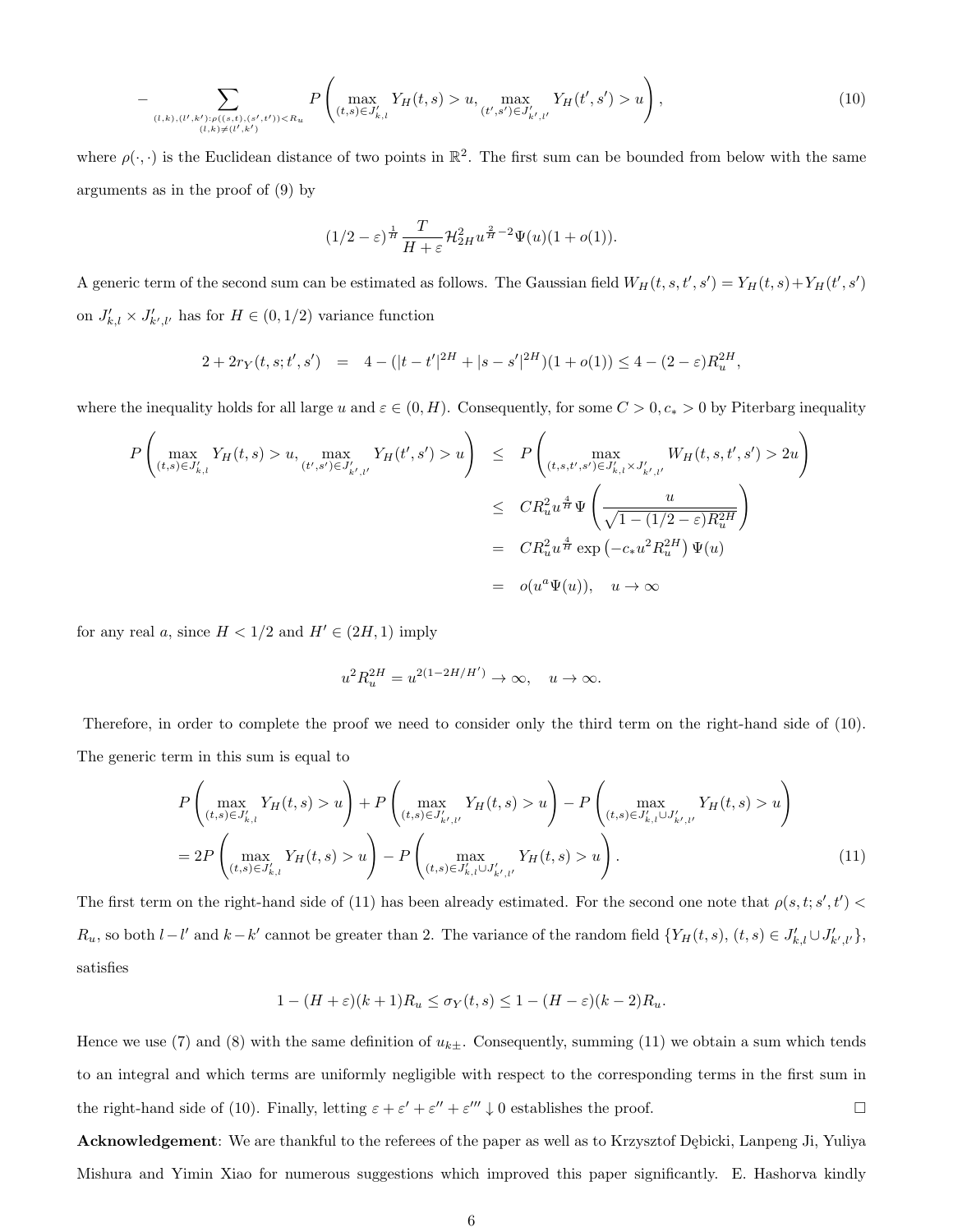acknowledge support by the Swiss National Science Foundation Grants 200021-1401633/1 and 200021-134785 as well as by the project RARE -318984, a Marie Curie International Research Staff Exchange Scheme Fellowship within the 7th European Community Framework Programme. Tan's work was supported by National Science Foundation of China (No. 11071182) and Research Start-up Foundation of Jiaxing University (No. 70512021).

# References

- [1] Chan, H.P., Lai, T.L., 2006. Maxima of asymptotically Gaussian random fields and moderate deviation approximations to boundary crossing probabilities of sums of random variables with multidimensional indices. Ann. Probab., 34, 80-121.
- [2] Cressie, N., 1980. The asymptotic distribution of scan statistic under uniformity. Ann. Probab., 80, 828-840.
- [3] Dębicki, K., 2002. Ruin probability for Gaussian integrated processes. Stoch. Proc. Appl., 98, 151-174.
- [4] Dębicki, K., Kisowski, P. 2009. A note on upper estimates for Pickands constants. Stat. Probab. Letters, 78, 2046-2051.
- [5] Dębicki, K., Tabiś, K., 2011. Extremes of time-average stationary Gaussian processes. Stoch. Proc. Appl., 121, 2049-2063.
- [6] Deheuvels, P., Devroye, L., 1987. Limit laws of Erdös-Rényi-Shepp type. Ann. Probab. 15, 1363-1386.
- [7] Dümbgen, L., Spokoiny, V.G., 2001. Multiscale testing of qualitative hypotheses. Ann. Statist. 29, 124-152.
- [8] Hüsler, J., Piterbarg, V.I., 2004. Limit theorem for maximum of the storage process with fractional Brownian motion as input. Stoch. Proc. Appl., 114, 231-250.
- [9] Kabluchko, Z., 2007. Extreme-value analysis of standardized Gaussian increments. http://www.arxiv.org/abs/0706.1849.
- [10] Kabluchko, Z., 2011a. Extremes of the standardized Gaussian noise. Stoch. Proc. Appl., 121, 515-533.
- [11] Kabluchko, Z. 2011b. Extremes of independent Gaussian processes. Extremes, 14, 285–310.
- [12] Kabluchko, Z., Munk, A., 2008. Exact convergence rate for the maximum of standardized Gaussian increments. Elect. Comm. in Probab., 13, 302-310.
- [13] Mikhaleva, T.L., Piterbarg, V.I. 1996. On the distribution of the maximum of a Gaussian field with a constant variance on a smooth manifold. Theory Probab. Appl. 41, 367-379.
- [14] Mishura, Y., Valkeila, E., 2011. An extension of the Lévy characterization to fractional Brownian motion. Ann. Probab., 39, 439-470.
- [15] Pickands, J., III., 1969. Asymptotic properties of the maximum in a stationary Gaussian process. Trans. Am. Math. Soc., 145, 75-86.
- [16] Piterbarg, V.I., 1972. On the paper by J. Pickands "Upcrosssing probabilities for stationary Gaussian processes". Vestnik Moscow. Univ. Ser. I Mat. Mekh. 27, 25-30. English translation of Moscow Univ. Math. Bull., 27.